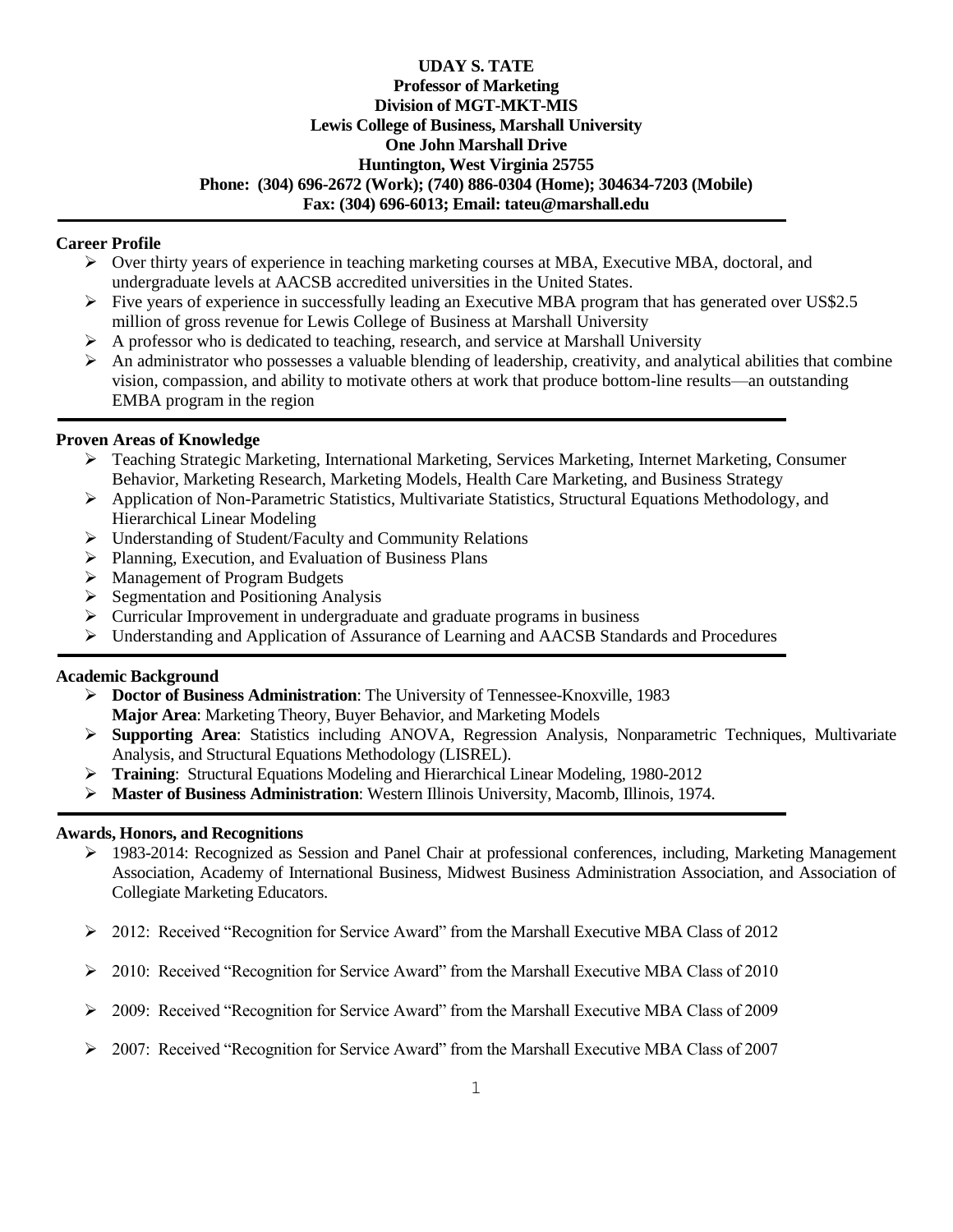- $\geq 2007$ : Received "Service Award" from the dean of Lewis College of Business, Marshall University
- ▶ 2004: Received "Faculty of the Month-August, 2004," Recognition by Student Government Association at Marshall University
- $\geq$  2003: Received the Lewis College of Business Outstanding Non-Tenured Faculty Award at Marshall University
- 2003: Recognized as Proceedings Editor of Association of Collegiate Marketing Educators (ACME)
- $\geq$  2002: Recognized for service as President of Midwest Business Administration Association at its annual conference in Chicago, Illinois
- $\geq 2001$ : Nominated by College of Business as one of the two nominees for Southeastern Louisiana University's Award for Teaching Excellence
- $\geq 2001$ : Recognized for service as Program Chair and President-elect at Midwest Business Administration Association's Annual Meeting in Chicago, March 7-9, 2001
- 2000: Selected to attend American Marketing Association's Faculty Consortium on B2B Marketing at Northwestern University, Evanston, Illinois, August 2-5
- $\geq$  1999: Received the 1999 William A. Owens Scholarly Achievement Award from Society for Industrial and Organizational Psychology, for "Best Publication" appearing in the field of Industrial-Organizational Psychology
- ▶ 1998: Received "Best Paper Award" from Center for Creative Leadership/Leadership Quarterly. The paper was published in *Leadership Quarterly, Vol. 8, No. 3, 1997*
- $\triangleright$  1998: Selected to attend American Marketing Association's 18<sup>th</sup> Faculty Consortium, held at Michigan State University, July 15-18, 1998
- $\triangleright$  1998: Nominated by the College of Business as one of the two candidates for the President's Award for Excellence in Teaching
- 1998: Received an award for outstanding service as a track chair for Marketing Management Association
- 1995-97: Received an award for outstanding service to Business and Health Administration
- $\triangleright$  1990: Received a letter of commendation from Dr. James E. Halligan, President, New Mexico State University, for contribution to teaching.
- $\geq$  1989: Recognized for contribution at Midwest Marketing Association's Annual Meeting in Chicago.
- 1988: Recognized for contribution at Southern Marketing Association's Meeting in Atlanta.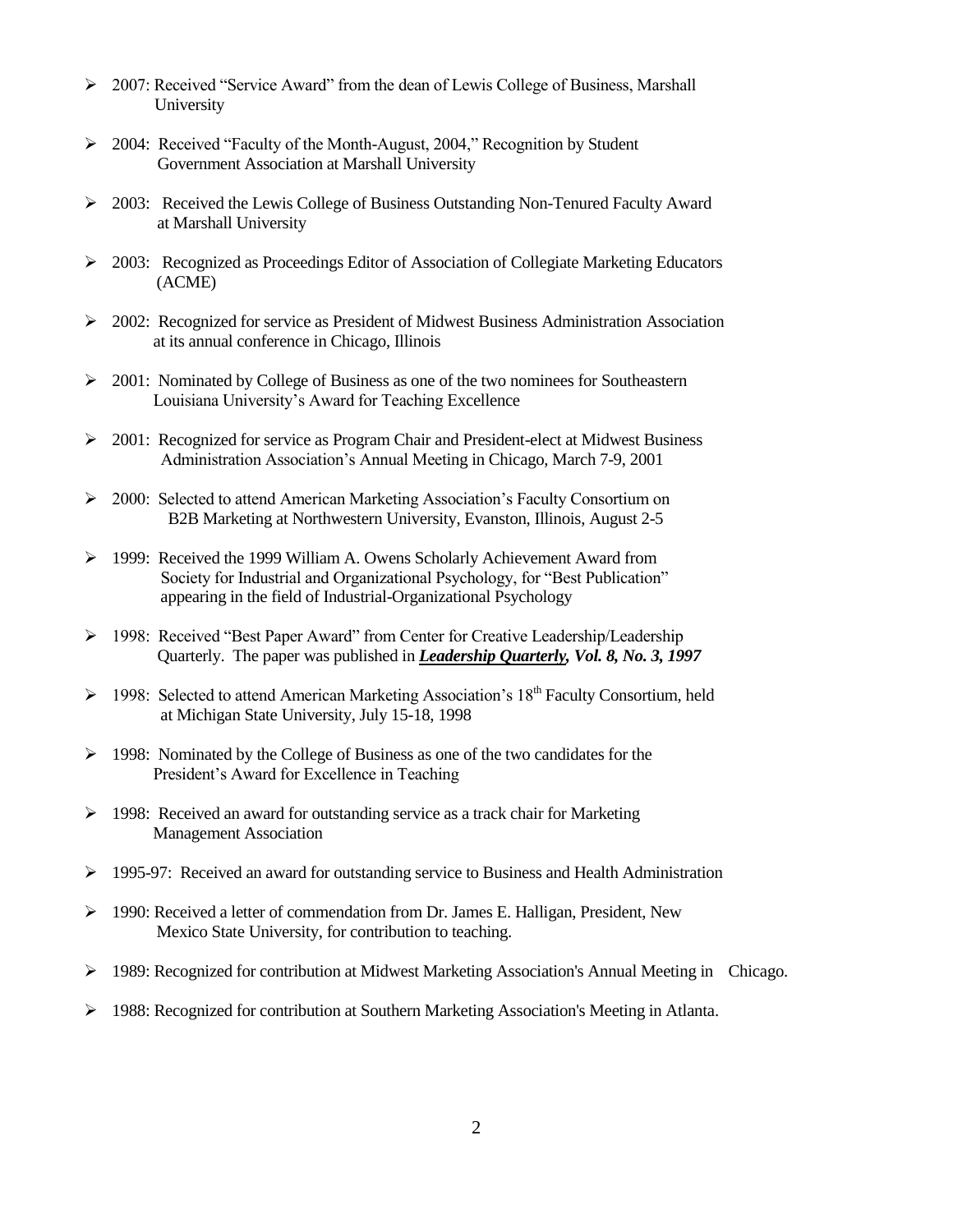- $\triangleright$  1987: Received a letter of commendation from the Vice President of Student Affairs, Nicholls State University, Thibodeaux, Louisiana.
- 1985: Received a **Distinguished Paper Award** at the Annual Meeting of American Institute for Decision Sciences, Southwest Region, New Orleans
- $\geq$  1982: Represented the University of Tennessee at the 12th Annual Albert Haring Doctoral Symposium conducted by Indiana University.

## **Administrative Experience**

- **2005 to 2012: Director of Executive MBA Program at Marshall University:**
	- Overall administration of the program
	- Development and management of program budget
	- Development and implementation of promotion, PR-related activities, and recruitment
	- Development and maintenance of EMBA curriculum as per AACSB requirements
	- Faculty Development Activities
	- Faculty selection and deployment
	- Administration of 360 feedback from EMBA students
	- **Supervision of EMBA Graduation Ceremony**
	- **Coordination of Guest Speakers**
	- **•** Development and maintenance of Corporate Relationships
	- Supervision of program infrastructure

## **EMBA Program Outcome:**

Prior to my taking over the EMBA program in 2005, it was suspended due to low enrollment. After I was appointed as EMBA Director, I improved the program in terms of its delivery, infrastructure, quality of faculty, curriculum, and administration--a high value proposition. As a result, the program enrolled four cohorts: a cohort of 15 students in 2006; 28 in 2008, 30 in 2009, and 20 in 2011. The program was regarded as a show-case EMBA in the region. It generated over \$2.5 million gross revenue for College of Business, at Marshall University, resulting in a net revenue of over \$500,000.

### **Experience in AACSB-Accreditation Process**

- **2005 to 2012: Coordinator of AACSB-Assurance of Learning (AOL) for EMBA and MBA Programs:**
	- Attended several AACSB seminars on the accreditation process
	- **Familiar with the AACSB standards on accreditation**
	- Experience in developing Program Mission, Goals, Learning Objectives, and Rubrics as part of AACSB's Assurance of Learning Mandate
	- Experience in Assurance of Learning: rubrics, data collection/analysis/interpretation and reporting.

## **Teaching Experience**

- 2001 to present: Marshall University: Full Professor (tenured)
- 1991 to 2001: Southeastern Louisiana University: Full Professor (tenured)
- 1987 to 1991: New Mexico State University: Associate Professor (tenured).
- $\triangleright$  1984 to 1987: Nicholls State University & University of Louisiana, Assistant Professor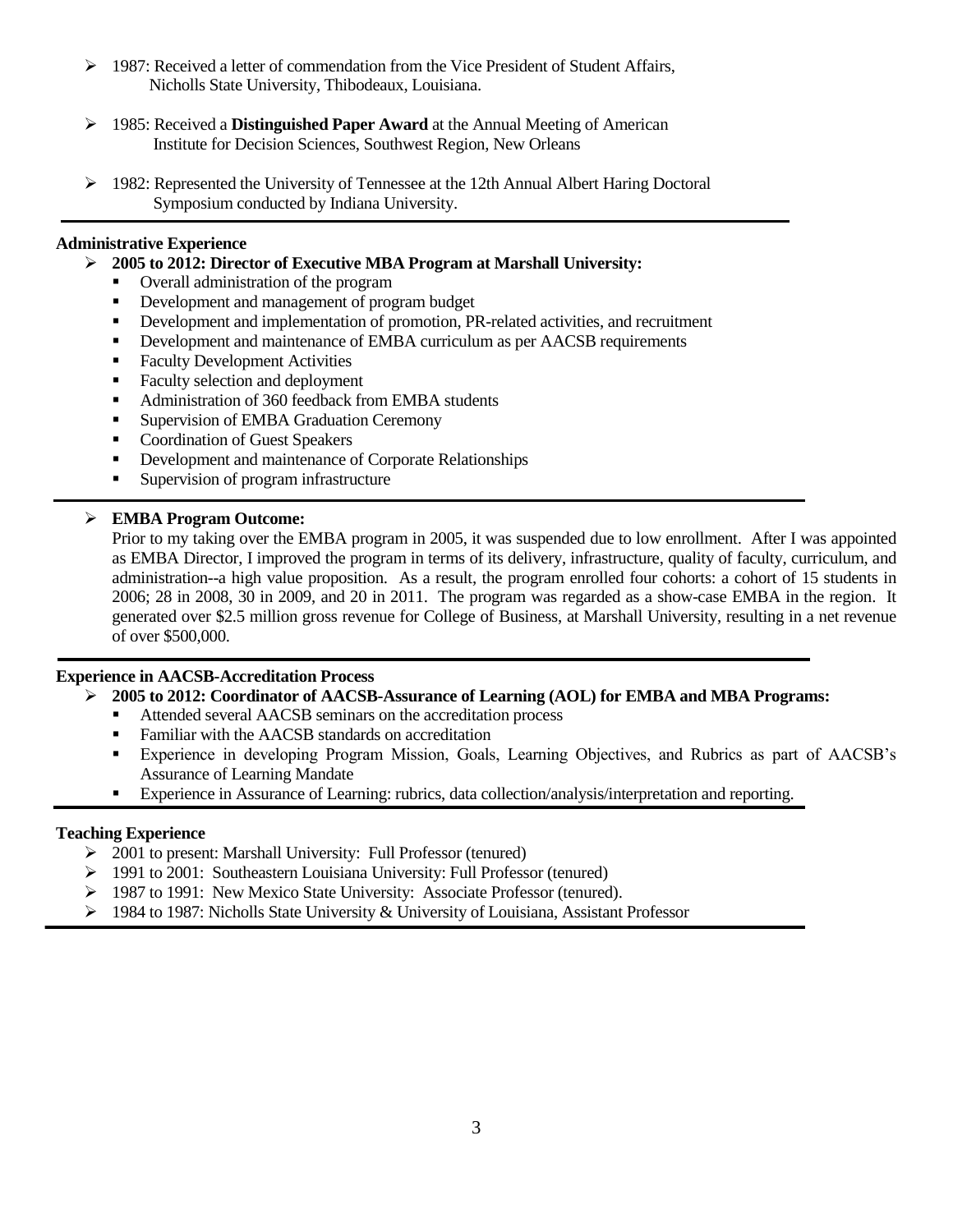#### **Teaching Interests**

 Teaching interests include: Strategic Marketing, International Marketing, B2B Marketing Internet Marketing, Services Marketing, Marketing Simulation Games, Consumer Behavior, Marketing Research, Outsourcing, CRM, and Marketing Principles; Business Policy/Strategy (EMBA), and Online Marketing Courses at undergraduate and MBA and Executive MBA levels; taught a doctoral level course on Multivariate Techniques at New Mexico State University; taught a doctoral course for Marshall University's Doctor of Management Practices in Nursing Anesthesia (DMPNA).

#### **Pedagogical Approach: Balance between Theory and Practice**

 Use of business simulations, case analysis, individual/group projects, role-playing, scenario analysis, and guest speakers. I sincerely consider students in my classes as both "customers and products." I truly believe that it is not just about teaching formulae or methods, but helping students to develop and enhance such professional values as integrity, care, honesty, transparency, ethics, leadership, and team-building. I try to create in my classes an atmosphere of mutual trust and respect.

#### **Teaching Online Marketing Courses**

 $\triangleright$  I have developed and taught several online marketing courses, including Principles of Marketing, International Marketing, Consumer Behavior, and Internet Marketing. I have extensive experience in delivering marketing courses 100% online with WebCT, VISTA, and Blackboard Collaboration. In addition,, I use many exercises and projects involving the Internet and Blackboard-Vista in face-to-face classes.

| <b>Course Number</b> | <b>Title</b>                          | <b>Course Development</b>     |
|----------------------|---------------------------------------|-------------------------------|
| MKT340: BBA          | Principle of Marketing                | Modified/taught               |
| <b>MKT 371: BBA</b>  | <b>International Marketing</b>        | Fully developed/taught        |
| MKT371 100% Online   | <b>International Marketing</b>        | Significantly modified/taught |
| MKT375: BBA          | <b>B2B</b> Marketing                  | Fully developed/taught        |
| MKT 435 100% online  | <b>Internet Marketing</b>             | Fully developed/taught        |
| <b>MKT 445: BBA</b>  | <b>Services Marketing</b>             | Fully developed/taught        |
| MKT465: BBA          | <b>Marketing Capstone</b>             | Significantly modified/taught |
| MKT 511: MBA         | Marketing and Management              | Modified/taught               |
| MGT 650: EMBA        | SpTp: Outsource & CRM                 | Jointly developed/taught      |
| MKT 650: MBA/IMBA    | SpTp:Global Marketing                 | Fully developed/taught        |
| MKT 651 EMBA         | SpTp: Global Strategy: Global Tour    | Fully developed/conducted     |
| MGT 699: EMBA        | <b>Business Policy &amp; Strategy</b> | Jointly developed/taught      |
| MKT 682: MBA/IMBA    | <b>Adv Marketing Management</b>       | Significantly modified/taught |
| MKT684: 100% Online  | Global Marketing                      | To be fully developed/to be   |
|                      |                                       | taught in Summer 2015         |
| MPNA 755: DMPNA      | Mkt Goods/Services Medical Env.       | Significantly modified/taught |

#### **Course Development and Teaching at Marshall University: 2001-present**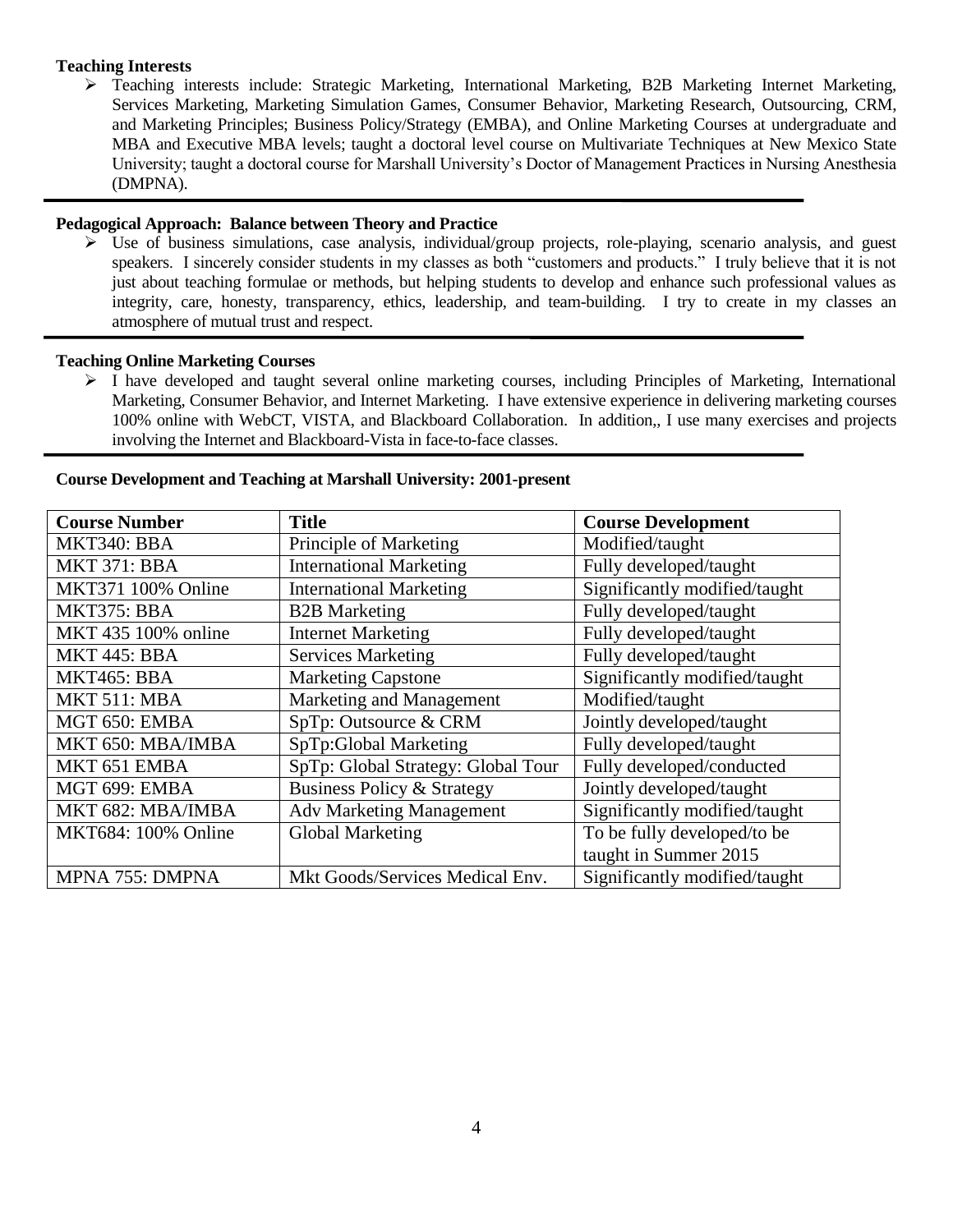## **Teaching Evaluations**

I have received "excellent" evaluations consistently through the years at Marshall University and elsewhere. They are around 1.55 (1.5 being EXEMPLAR). The records of my evaluations are with the division head of MGT-MKT-MIS.

#### **Research Interests**

 Consumer Attitude-Behavior Models, Organizational and Leadership Behaviors in Sales Management, International Marketing, Health Care Marketing, Marketing Education, Small Business/Entrepreneurship, Distance Learning, Simulation Games, and Causal Modeling

#### **Publications in Refereed Journals**

I have published over 30 articles in marketing-related refereed journals. Below is the **sample** of my recent publications.

Patagundi, B., Maheshwari, S., Tate, U. S. (in press). Emerging trends in System Software Markets: A Case Study of Operating System Software. *DIAS Technology Review*, 2015.

"A Psychological Perspective on Cultural Difference: Epistemological Study, **European Scientific Journal**, Accepted, Fatehi, K., Tate, U. S., March 30, 2014

"Is Timely Billing A Determinant of timely Payments? A Case Study of Experiences of A Very Small Business," **Business Journal for Entrepreneurs**, Co-authored: Tate, U. S., Waikar, A., Cappel, S., Cresson, J., March 15, 2013

―Evaluating key factors in supplier selection for micro-businesses: implications for buyer satisfaction," forthcoming in **International Journal of Integrated Supply Management**, 2012; co-authored with A. Waikar, R. Cope, and M. Huynh.

―FDI Accounting in India and China: A Need for Harmonization,‖ published in **DIAS Technology Review: The International Journal of Business and IT**, October 2009-March 2010. Co-authored with Shollapur and Maheshwari.

―Issues and Challenges of Supply Chain Decisions in Medical Tourism in India,‖**Dharana-Bhavan's International Journal of Business**, 2009. Co-authored with Deepak Subedi.

"Assessment of Reliability and Validity of Perceived Credibility of Corporate Blogs," published **Dharana: Bhavan's International Journal of Business**, 2009. Co-authored with Dr. Liz Alexander.

 ―Total Quality Management in Small and Medium Scale Manufacturers: Development of Measurement Instrument," **DIAS Technology Review**, Vol. 5. No. 2, October 2008-March 2009, pp: 8-13, Co-authored with Drs. Subedi and Maheshwari.

"Measures of Perceived Credibility of Blogs: Construct Validation by LISREL," accepted for publication in the forthcoming issue of **DIAS Technology Review-The International Journal for Business and IT**, October 2006-March 2007, Vol. 3, No. 2, Co-authors: Liz Alexander and Suneel Maheshwari.

"An Examination of Perceptual Barriers in Application of TQM Programs among Small Businesses," Competition **Forum,** Co-authored with A. Waikar; published in 2006- 07 issue.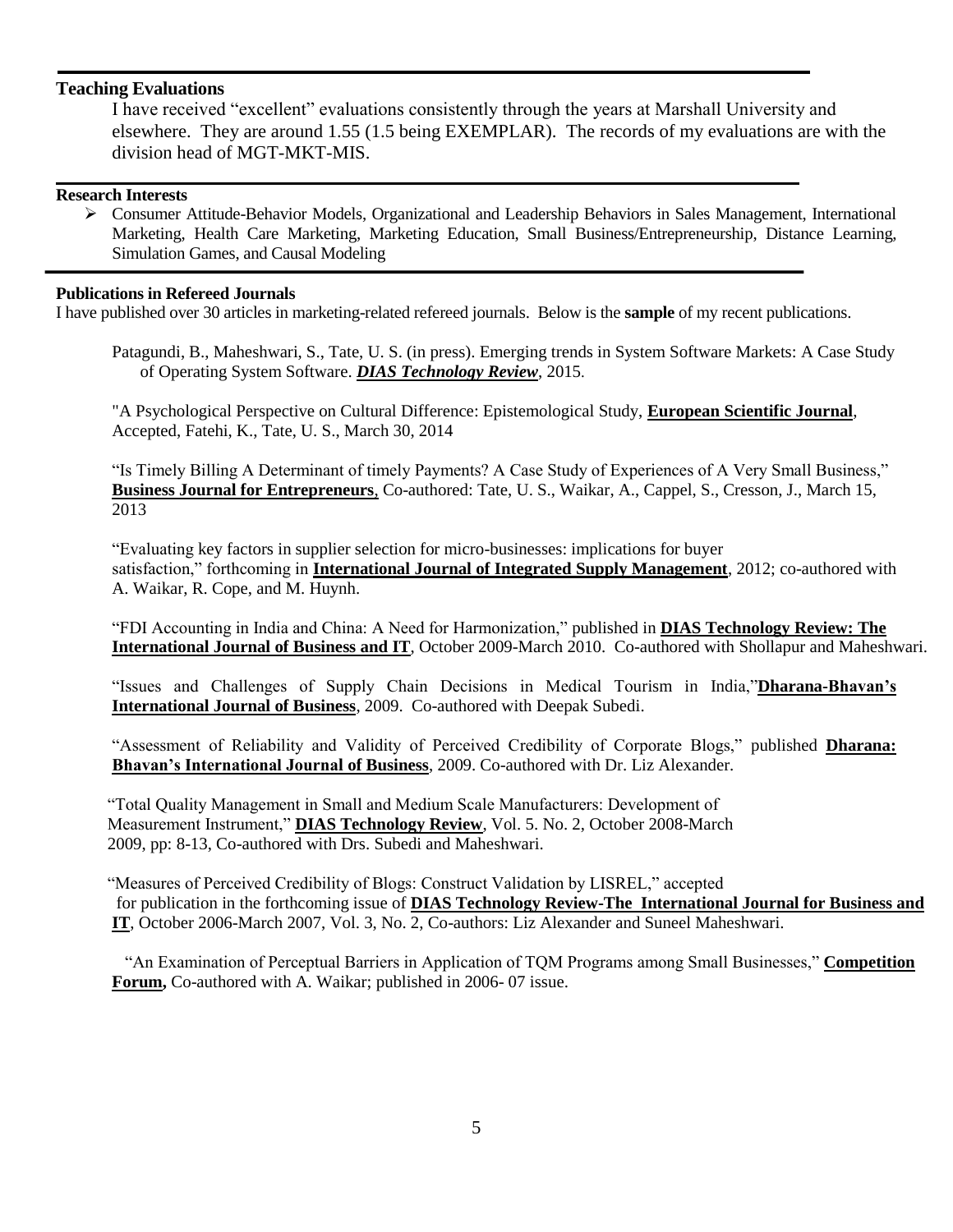"A Profile of U. S. Home Internet Users and Online Shoppers," **Journal of International Business & Entrepreneurship**, Vol. 9, No. 1 (July), 2002. Co-authored with Sandra McKay and Mary Blalock.

"Academic Dishonesty Among Commerce Students at an Indian University," The **International Journal of Business Disciplines**, Volume 15, Number 2, Fall/Winter 2004. With Bob Brown.

"Student Attitudes Regarding Gender Bias in Performance Evaluation of Salespeople." **Journal of Business and Psychology**, Vol 16, Issue 2, 2000, pp. 249-256. Co-author: Dr. Sandra McKay.

"Evaluating Key Factors in Supplier Selection for Micro-Businesses: Implications for buyer Satisfaction," **International Journal of Integrated Supply Management**, 2011; co-authored with A. Waikar, M. Huynh, and R. Cope.

―Predicting Consumers' Ethical Behaviors through Attitudes toward Behavior and Prior Behavior,‖ **DIAS Technology Review**, April-September, 2011; co-authored with R. Garg, and S. Maheshwari.

"A Path Analytic Investigation of Job-Related Tension: A Case for Sales Management," published in the spring 2000 issue of **Journal of Marketing Management.** Co-authored with S. McKay.

―Student Expectations Regarding Responses of Salesperson Performance: An Attributional Approach**," Academy of Marketing Studies Journal**, Vol. 2, No. 1-2, 1998; co-authored with S. McKay.

"The International Business Book Explosion," Advances in Competitive Research, Vol. 6, No. 1, 1998; co-authored with D. Ramsey and K. Michell.

―Reciprocity, Emotional Well-Being, and Family Functioning as Determinants of Family Satisfaction in Caregivers of Elderly Parents,‖ **Nursing Research**, Vol. 46, No. 2, March-April 1997; co-authored with A. Carruth, B. Moffett, and K. Hill.

 "Analysis of User Preferences Regarding Workplace Programs for Stress Reduction,"  **Journal of Contemporary Business Issues**, vol. 5, no. 1, Spring, 1997. Co-Authored with Avinash Waikar.

"Improving Marketability of Exercise Programs: Implications for Health Promotion in the Workplace," **Health Marketing Quarterly**, Vol. 14, 1997. Co-Authored with Avinash Waikar.

 "Leadership in Western and Asian Countries: Commonalties and Differences in Effective Leadership Processes Across Cultures," **Leadership Quarterly**, Vol. 8, No. 3, pp. 233- 274, 1997. Co-authored with Peter Dorfman. **An Award-Winning Article published in one of the top ten journals in Management.**

## **Research-In-Progress:**

Multi-Country Analysis of Hofstede's Cultural Dimensions: A LISREL Approach. Currently at the data collection stage; co-authored with Kamal Fatehi, Kennesaw State University.

―Predicting Consumers' Ethical Behaviors through Attitudes toward Behavior and Prior Behavior," to be submitted to Journal of Business Ethics. Co-authors: R. Garg and S. Maheshwari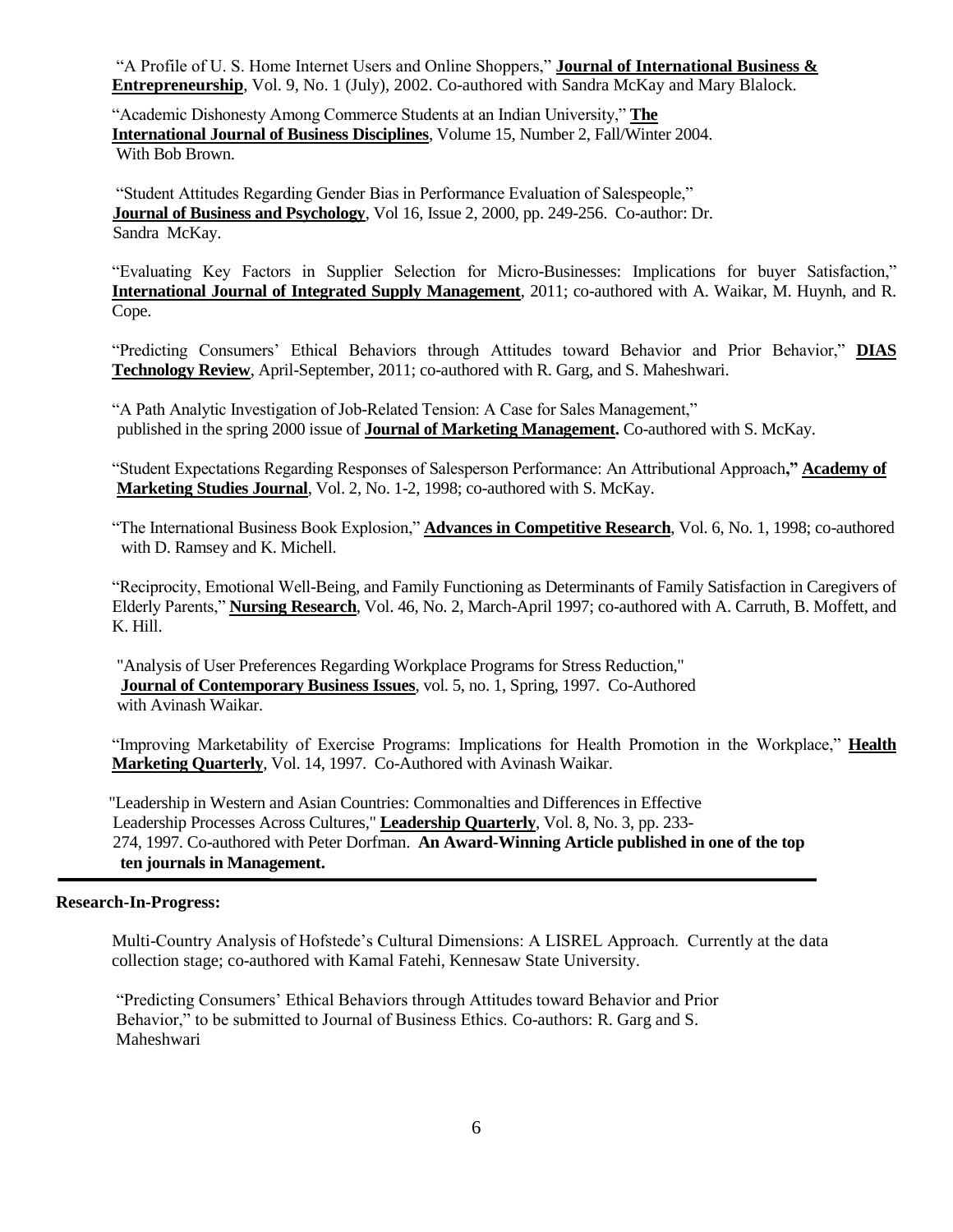―Perceived Value of Marketplace Simulation: Differences between MBA Students from India and USA," to be submitted to of DIAS Technology Review-The International Journal for Business and IT. Co-authors: R. Garg and S. Maheshwari

"Social Media as Educational Tools: How Effective Are They in Marketing Courses?," a survey to be conducted for data collection. A manuscript will be submitted to Journal of Marketing Education. Co-authors: R. Garg and S. Maheshwari

― Ethical and Global Awareness: Perceptual Differences between Sophomores and Graduating Seniors in Business Schools," a survey to be conducted and a manuscript will be submitted to Journal of Business Education. Co-authors: R. Garg and S. Maheshwari

"Analysis of Best Practices in Assessment of Learning by Business Schools: Implications and Future Directions.," a survey will be conducted and a manuscript will be submitted to Journal of Business Education.

#### **Presentations at Conferences/Workshops:**

I have presented over 50 papers at international, national, and regional professional conferences. Here is a sample of recent presentations:

 Tate, U. S. Impact of Leadership Development Exercises on EMBAs: A Before-After Study. Presented at AABRI International Conference, Savannah, Georgia, March 26-28, 2015. Co-authors: Fatehi, Waikar, and Patagundi

- Tate, U. S., Effects of International Study Tours on Attitude toward Doing Business Globally: Assurance of Learning in Executive MBA Programs, presented at XVI Annual International Conference, Theme: "Governance—Emerging Paradigms", Delhi School of Professional Studies and Research, New Delhi, India, January 3-4, 2015; co-authored with Kamal Fatehi and Basanna Patagundi.
- **Tate, U. S. Faculty Development Workshop on Business Simulation, organized by M. P. Birla Institute of Management, Bangalore, India, December 22-23, 2014. Assisted by Basanna Patagundi.**
- **Tate, U. S., "EMBA Model of Success," presented at College of Business, Universidad de Los Andes, Bogota, Colombia. (July 7, 2014).**
- Tate, U. S., Academy of International Business-Midwest, "Trade and Entrepreneurship," MBAA-International, Chicago, Illinois. (March 28, 2014).

Tate, U. S., Academy of International Business-Midwest, "Marketing and Entrepreneurship," MBAA-International, Chicago, Illinois. (March 27, 2014).

- Tate, U. S., Academy of International Business-Midwest, "Business School Collaborations in Global Markets: Complexities," MBAA-International, Chicago, Illinois. (March 26, 2014).
- Tate, U. S. (Presenter & Author), Maheshwari, S. (Author Only), Waikar, A. (Author Only), Academy of International Business-Midwest, "Analysis of Academically Dishonest Practices: An Exploratory Study," MBAA-International, Chicago, Illinois. (March 26, 2014).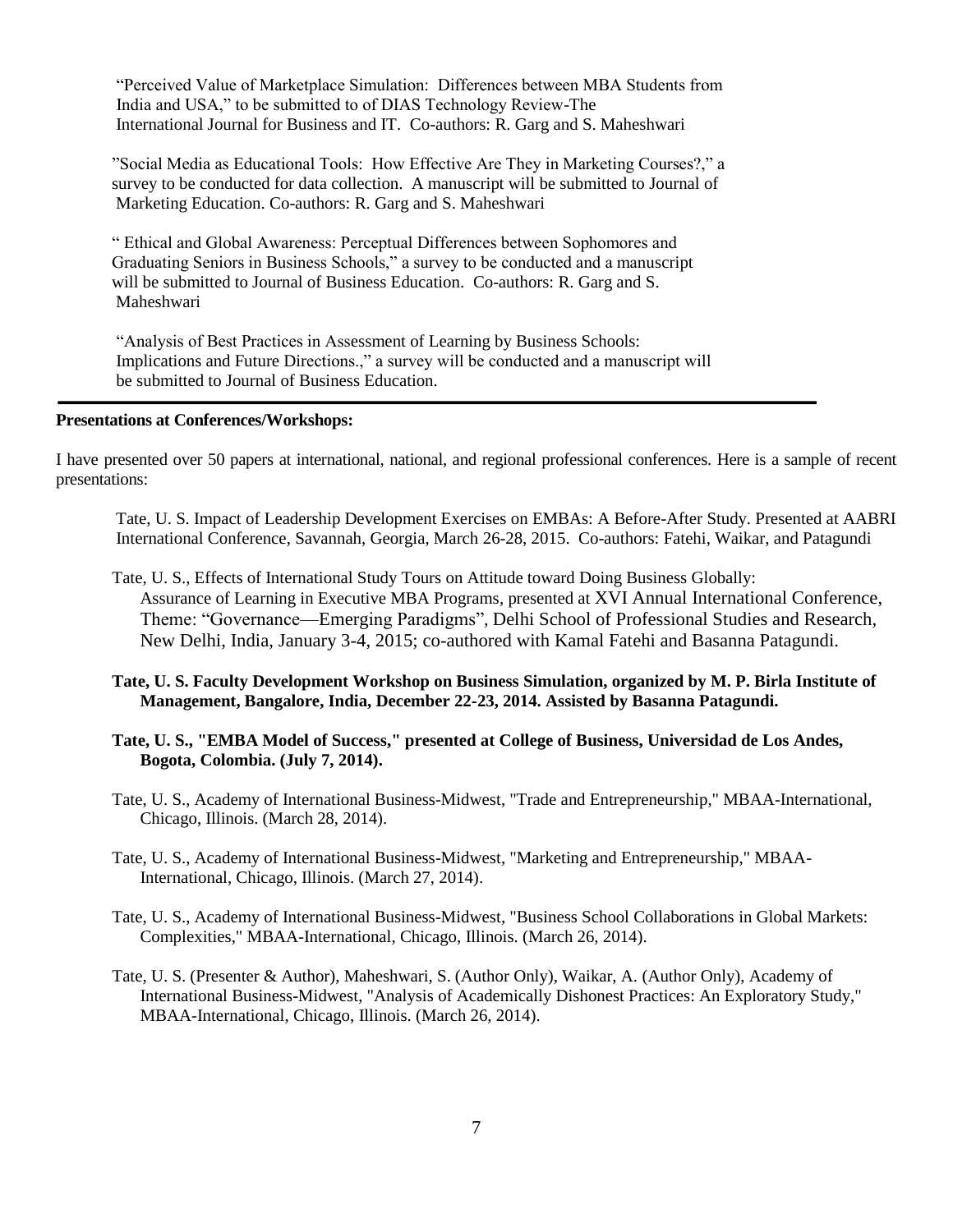- Tate, U. S. (Presenter & Author), Vaughan, R. J. (Presenter Only), Waikar, A. (Presenter Only), Academy of International Business-Midwest, "Measuring Impact of International Tours on Attitudes Toward Doing Business Globally: Part of Assessment of Learning in EMBA," Midwest Business Administration Association, Chicago, Illinois. March 2013.
- Tate, U. S. (Presenter & Author), Fatehi, K. (Author Only), Wiencek, D. (Presenter & Author), Patagundi, B. (Author Only), Academy of International Business-Midwest Region, "MBA Students' Attitude toward Conducting Business Globally: A Cross-Cultural Comparison between USA and India," Midwest Business Administration Association, Chicago, Illinois. (March 1, 2013).
- Tate, U. S. (Presenter & Author), Wiencek, D. (Presenter & Author), De Vito, R. (Presenter & Author), Pore, A. (Presenter Only), Geib, P. (Presenter Only), Academy of International Business-Midwest Region, "Service Learning as a Pedagogical Tool in Business Curricula: Academic Issues, Global Challenges, and Research Directions," Midwest Business Administration Association, Chicago, Illinois. (March 1, 2013).
- Tate, U. S. (Presenter & Author), Fatehi, K. (Author Only), Waikar, A. (Author Only), Vaughan, R. (Author Only), Little, B. (Author Only), North American Management Society, "Assessing Impact of Executive MBA Curriculum on Leadership Practices: Part of Assurance of Learning," Midwest Business Administration Association, Chicago, Illinois. (February 28, 2013).
- Tate, U. S. (Presenter & Author), Vaughan, R. J. (Presenter Only), Waikar, A. (Presenter Only), Academy of International Business, "Measuring Impact of International Tours on Attitude toward Doing Business Globally: Part of Assessment of Learning in EMBA," Midwest Business Administration Association, Chicago, Illinois. (March 30, 2012).
- Tate, U. S. (Presenter Only), Larson, R. (Presenter Only), Thorne, S. (Presenter Only), Wetsch, L. (Presenter Only), Marketing Management Association's Fall Conference, "Integrating Social Media in the Business Curriculum," Marketing Management Association, St. Louis, Missouri. (September 22, 2011).
- Tate, U. S. (Presenter & Author), Maheshwari, S. (Author Only), Patagundi, B. (Presenter Only), Academy of International Business-Midwest Region, "Perceived Value of Marketplace Simulations: Differences between MBA Students from India and USA," Midwest Business Administration Association-International, Chicago, Illinois. (March 25, 2011).
- Tate, U. S. (Chair), Taran, Z. (Presenter Only), Brady, S. (Presenter Only), Marketing Management Association, "Social Media: An Exploration of Its Impact on IMC and Consumer Behavior," Midwest Business Administration Association-International, Chicago, Illinois. (March 25, 2011).
- Maheshwari, S. (Presenter & Author), Tate, U. S., International Conference on Innovative Business Strategies for Corporate Excellence, "Innovations: Traps and Lessons Learned," Delhi Institute of Advanced Studies, New Delhi, India. (January 3, 2011).
- Tate, U. S., 2010 Fall Educators' Conference, "Simulations and Assessment of Learning," Marketing Management Association, Indianapolis, Indiana. (September 29, 2010).
- Tate, U. S. (Presenter & Author), M. Sholapur (Author Only), Maheshwari, S. (Author Only), Midwest Business Administration Association-International, "Comparative Analysis of Foreign Direct Investment in India and China: Conceptual, Definitional, and Reporting Issues," Academy of International Business Midwest, Chicago, Illinois. (March 24, 2010).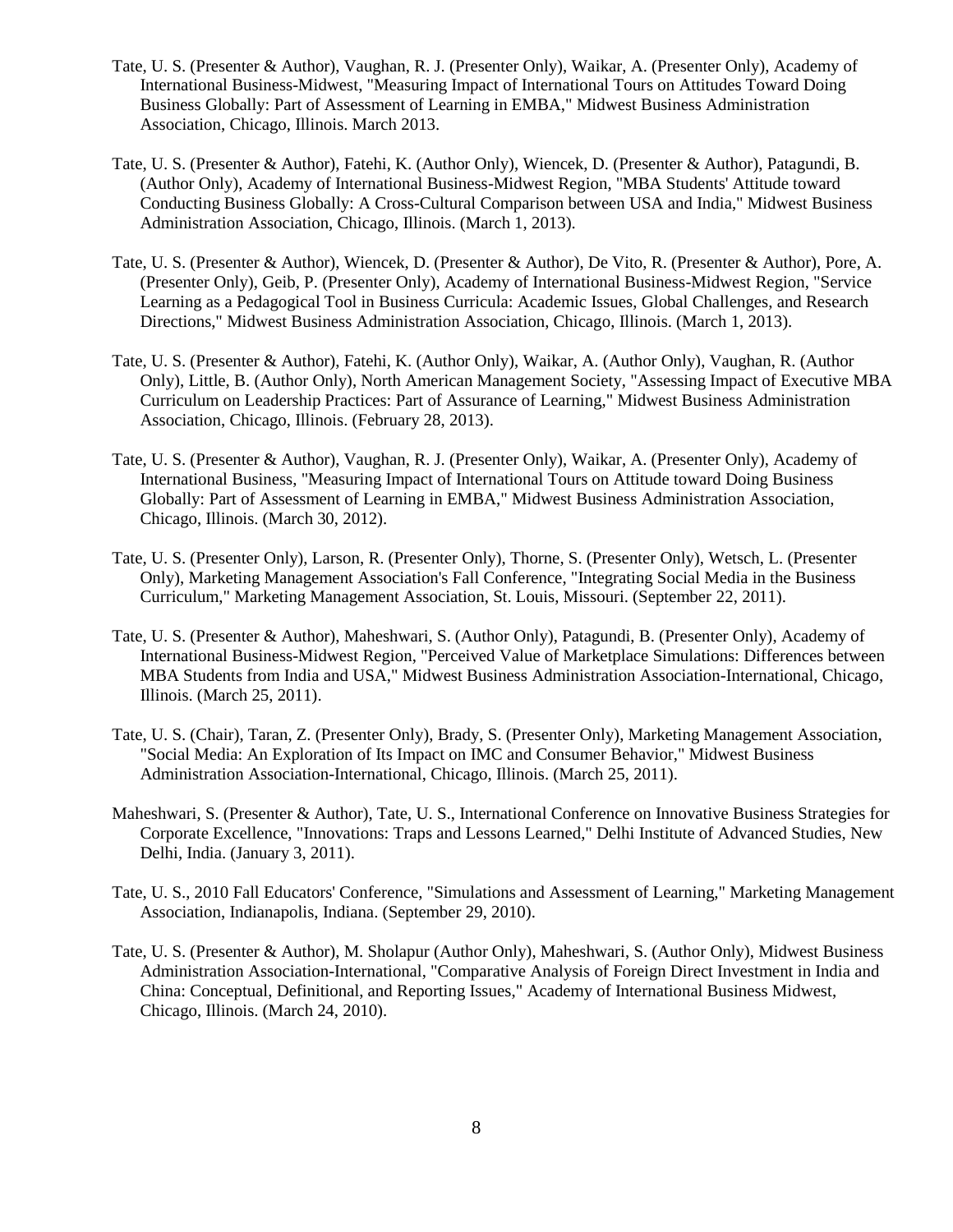- Tate, U. S. (Presenter & Author), Maheshwari, S. (Author Only), Akkihal, R. G. (Author Only), Subedi, D. K. (Author Only), MMA's Fall Educators' Conference, "Assessment of Learning in a Capstone Marketing Course: Use of a Business Simulation as an Assurance of Learning Tool," Marketing Management Association, St. Louis, Missouri. (September 23, 2009).
- Tate, U. S. (Presenter & Author), Maheshwari, S. (Author Only), Akkihal, R. G. (Author Only), International Conference on Service Management, "Assurance of Learning Strategic Marketing Course: Use of a Business Simulation as an Assessment Tool," Global Digital Business Society, Orlando, Florida. (May 21, 2009).
- Tate, U. S. (Presenter & Author), Alexander, E. C. (Author Only), Marketing Management Association, "Assessment of Reliability and Validity of Perceived Credibility of Media, Individual, and Corporate Blogs," Midwest Business Administration Association-International, Chicago, Illinois. (March 19, 2009).
- Subedi, D. K. (Presenter & Author), Tate, U. S. (Author Only), Akkihal, R. G. (Author Only), M. Sholapur (Author Only), Operations Management and Entrepreneurship Association, "An Analysis of Reliability and Validity of Scales to Measure Precursors of TQM: A Case for Small and Medium Manufacturers," Midwest Business Administration Association-International, Chicago, Illinois. (March 19, 2009).
- Maheshwari, S. (Author Only), Tate, U. S. (Presenter & Author), M. S. (Author Only), MMA's Fall Educators' Conference, "Proposal for an Interdisciplinary Course on Outsourcing," Marketing Management Association, St. Louis, Missouri. (September 26, 2007).
- Tate, U. S. (Chair), Academy of International Business-Midwest Region, "Outsourcing," Midwest Business Administration Association, Chicago, Illinois. (March 30, 2007).
- Tate, U. S. (Presenter & Author), A. w. (Author Only), Brown, B. S. (Author Only), Maheshwari, S. (Author Only), Academy of International Business-Midwest Region, "Analysis of Academically Dishonest Practices: An exploratory Study of MBAs at an Institute of Management in India," Midwest Business Administration Association, Chicago, Illinois. (March 28, 2007).
- Tate, U. S. (Presenter & Author), A. W. (Author Only), 42nd Annual MBAA International Conference, "Medical Tourism in India: Myth or Reality?," Business and Health Administration Association, Chicago, Illinois. (March 16, 2006).

#### **Grants: A sample of grants received:**

- 2001 to present: Received several grants for Summer Research, INCO, QUINLAN, and Pritchard Funds
- 2005: Marshall University's Summer Research Grant, for collecting data on "Student Ethics and Perceptions of Social Responsibility." Amount of the grant: \$2,000.
- 2006: **"Bioplex Feasibility Study: A Grant Proposal**": Received an approval of a Grant Proposal submitted to WV State and USDA via Center for Business and Economic Research. Principal Investigator: Mark Chatfield, WVSTU and co-author: Liz Alexander. A grant of over \$12,000

2006: Received LCOB Prichard Grant for Faculty Development on Teaching/Research. Amount of grant: \$3,500

## **Faculty Development Activities Attended**

Workshop, "Training the Trainer for Business Simulations," Innovative Learning Solutions, Inc., Knoxville,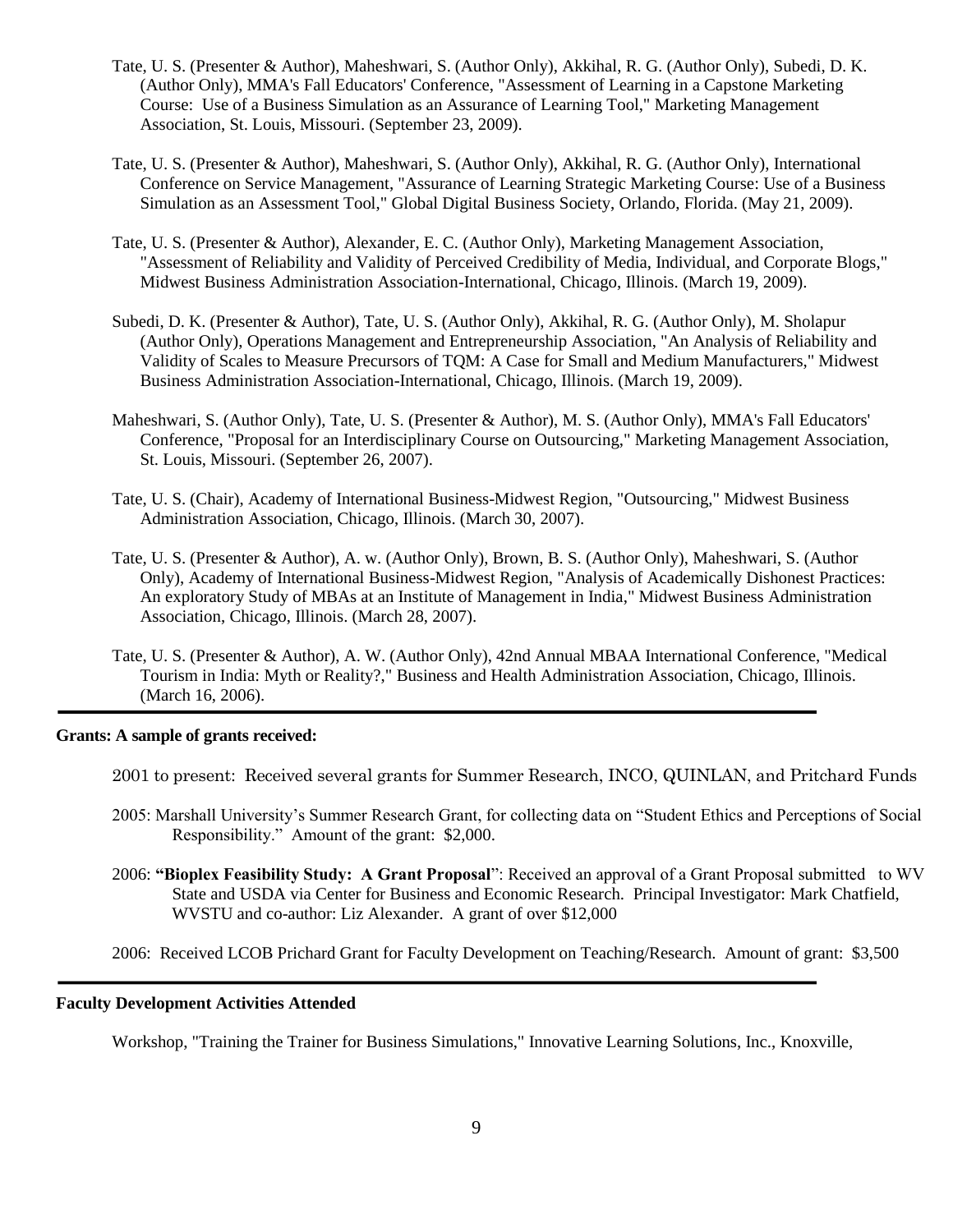Tenn, USA. (May 11-14, 2014). Attended a training workshop on how to conduct a sophisticated business simulations for undergraduate and graduate students in College of Business.

- Workshop, "Training the Trainer for Business Simulations," Innovative Learning Solutions, Inc., Knoxville, Tenn, USA. (October 7, 2012 - October 10, 2012). Attended a training workshop on how to conduct a sophisticated business simulations for undergraduate and graduate students in College of Business.
- Workshop, "Service Learning," Service Learning Center at Marshall University, Huntington, WV, USA. (October 5, 2012). Attended a 4-hour workshop on the use of Service Learning as a pedagogical tool.
	-
- Workshop, "Quality Matters by Online Learning & Libraries-IT at Marshall University," Online Learning and Library-IT, Huntington, WV, USA. (October 1, 2012). Quality Matters was a workshop on how to maintain quality in online courses offered at Marshall University. For exact dates, please check with Dr. Monica Brooks, Assistant VP of Online Learning.
- Workshop, "Blackboard Collaboration," Center for Teaching & Learning, Marshall University, Huntington, WV, USA. (September 9, 2012 - September 14, 2012). Attended a three-day workshop on the use of Blackboard Collaboration.
- Conference Attendance, "2011 Fall Educators' Conference," Marketing Management Association, St. Louis, Missouri, USA. (September 21, 2011 - September 23, 2011). Attended several sessions on teaching improvement, use of social media use of simulation and cases in marketing courses.
- Seminar, "Training the Trainer Seminar for Marketplace Simulations," Innovative Learning Solutions, INC., Knoxville, Tennessee, USA. (May 2, 2011 - May 4, 2011). Attended a three day seminar on Marketplace Simulation games for EMBA and MBA courses.
- Conference Attendance, "Best Practices in Teaching Leadership: Issues and Strategies," North American Management Association, MBAA-International, Chicago, Illinois, USA. (March 23, 2011 - March 25, 2011). The panel discussed the strategies to teach Leadership as a separate course in business curricula, specifically at MBA level. I participated by narrating what we have done regarding Leadership as part the Marshall EMBA curriculum.
- Conference Attendance, "Internationalization of Universities," Academy of International Business-Midwest Region, MBAA International, Chicago, Illinois, USA. (March 23, 2011 - March 25, 2011). The panelists addressed various issues related to internationalizing universities, particularly in USA; participated in discussion on the issues regarding collaboration as a strategy to internationalize universities in the United States.
- Conference Attendance, "An Examination of the Proliferation of Social Media," Marketing Management Association, MBAA-International, Chicago, Illinois, USA. (March 23, 2011 - March 25, 2011). The presentations addressed various issues regarding Social media as teaching and research tools in marketing.
- Seminar, "Training the Trainer Seminar," Innovative Learning Solutions, INC., Knoxville, Tennessee, USA. (October 24, 2010 - October 27, 2010). A training seminar on the use of business simulations; Marketplace.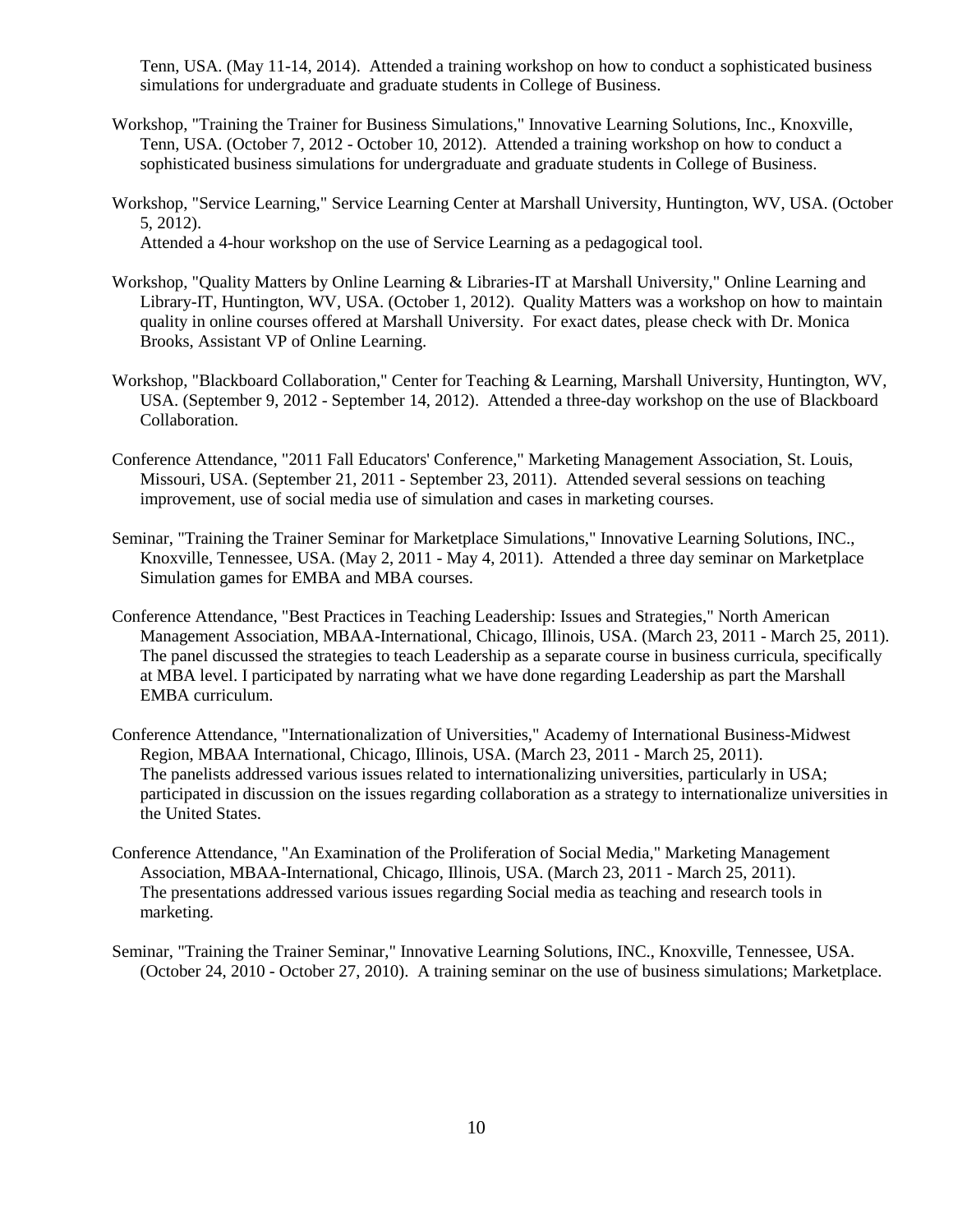Workshop, "Training the Trainer Workshop for Marketplace Simulations," Innovative Learning Solutions, Inc., Knoxville, Tennessee, USA. (April 18, 2010 - April 21, 2010). The workshop trained faculty/administrators to use Marketplace Simulations in Management and Marketing courses. It also addressed the issues of pedagogy and assessment of learning.

Conference Attendance, "Midwest Business Administration Association," Chicago, Illinois, USA. (March 18, 2010 - March 23, 2010). Attended several sessions on Teaching, Research, Assessment of Learning.

## **Editorial and Review Activities:**

| 1993-2001        | Editorial Board Reviewer for a refereed journal, Health Care Marketing Quarterly                      |
|------------------|-------------------------------------------------------------------------------------------------------|
| 2004-present     | Editorial Board Reviewer, Technology Review, a refereed journal published Delhi Institute of Advanced |
|                  | Studies (DIAS)                                                                                        |
|                  | Editorial Board Reviewer of a refereed journal, Dharana: International Journal of Business            |
| $2009$ - Present | Reviewer, Conference Paper, Academy of International Business-Midwest Region                          |
|                  |                                                                                                       |

## **Professional Service:**

|               | 2014-present Session Chair at Annual International Conferences organized by<br>Delhi School of Professional Studies and Research, New Delhi, India |
|---------------|----------------------------------------------------------------------------------------------------------------------------------------------------|
| 2009-present  | Track Organizer, Academy of International Business-Midwest Region                                                                                  |
|               | To serve as a co-chair of the Student Paper Track at the conference.                                                                               |
| 1983- present | served as Session Chair, Discussant, paper reviewer for Marketing Management Association                                                           |
| 2001-2002     | President-elect and Program Chair for Midwest Business Administration Association-                                                                 |
|               | International                                                                                                                                      |
| 1996-1998     | Program Chair for Business and Health Administration Association, MBAA-International.                                                              |
| 1983-present  | Occasionally served as a discussant and reviewer of papers for Atlantic marketing Association                                                      |
|               | and Academy of Collegiate Marketing Educators                                                                                                      |

## **Public Service:**

| January 1, 2010 - Present        | Board Member, Rotary Club of Huntington, WV                    |
|----------------------------------|----------------------------------------------------------------|
|                                  | Rotary International Member, chair of programs for the club.   |
| $2014$ – present                 | Board Member, Goodwill Industries, Huntington, WV              |
| <b>August 15, 2001 - Present</b> | Member, Tri-State India Association                            |
|                                  | Serving a community for social work                            |
| 2001-present                     | Donor, Salvation Army, Red Cross, Habitat for Humanity         |
| 2006-2011                        | Member of the Huntington Chamber of Commerce representing EMBA |
| 2006-2011                        | Member of Charleston Area Alliance representing EMBA           |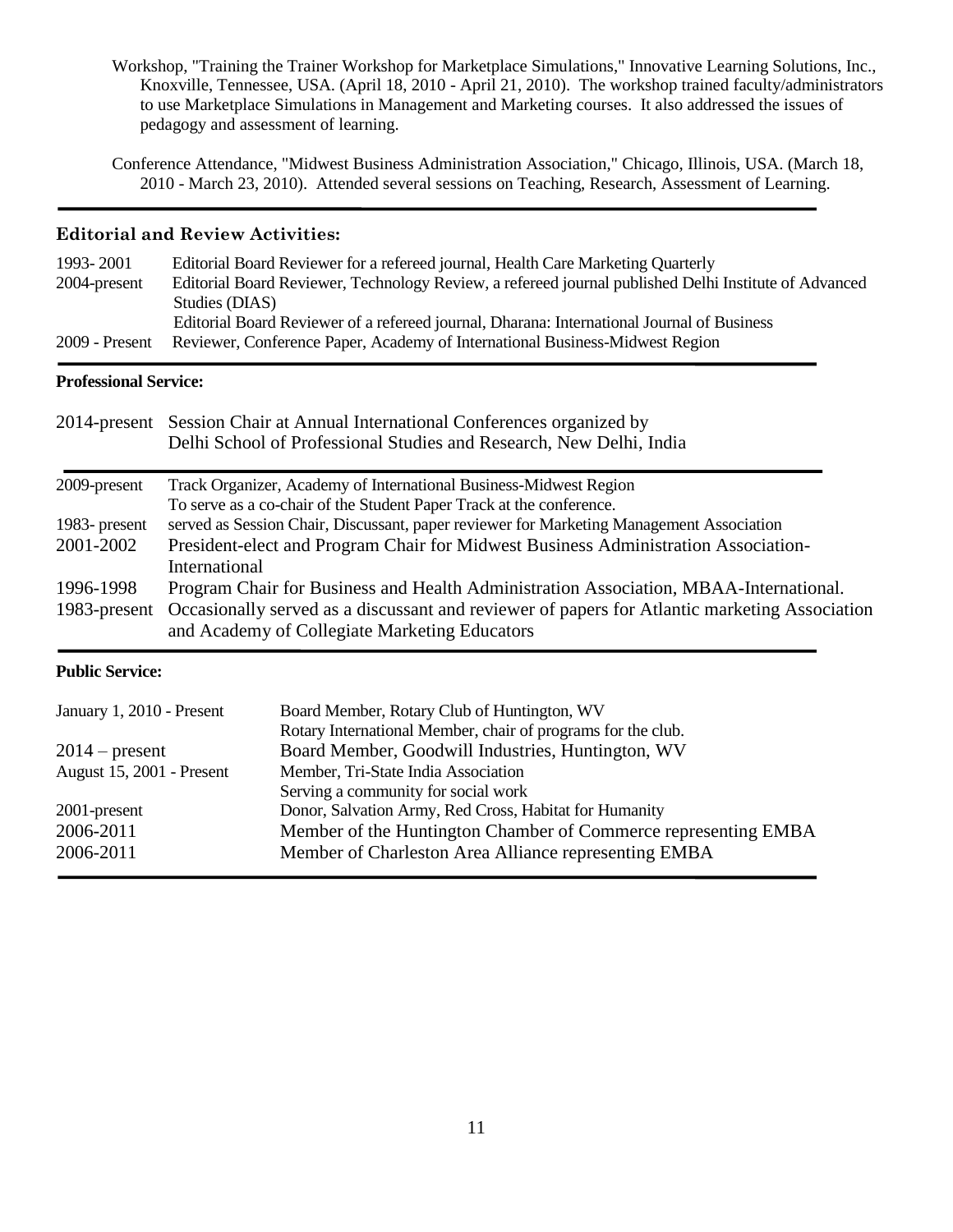# **Service for Marshall University:**

| $2014$ --present  | Ad Hoc Committee on the Proposal for Multidisciplinary Major at Marshall University                                        |
|-------------------|----------------------------------------------------------------------------------------------------------------------------|
| 2014--2015        | Member of the Committee for the Marshall & Shirley Reynolds Outstanding Teacher                                            |
|                   | Award.                                                                                                                     |
| 2013--2014        | Representing COB at Kentucky Institute for International Studies (KIIS)                                                    |
| $2001$ -- present | Committee Member, Marshall Faculty Senate served as a senate members for two terms                                         |
| $2012$ -- present | Member, Senate Research Committee Review research proposals for                                                            |
|                   | Quinlan\Funds.                                                                                                             |
| 2008-2009         | Member of Search Committee for Graduate Dean at Marshall University                                                        |
| 2004-2006         | Member, University Undergraduate Curriculum Committee representing COB                                                     |
| Spring 2007       | Committee Member, Search Committee for Instructional Design Specialist                                                     |
|                   | To review applications, be part of telephone interviews, on-campus interviews, and<br>participate in voting on candidates. |
|                   |                                                                                                                            |

## **Service for College of Business:**

| $2015$ -present   | Member of the Senate Research Committee, representing College of Business                                                  |  |
|-------------------|----------------------------------------------------------------------------------------------------------------------------|--|
| $2014$ – present  | Member, COB Work Group on Alumni Relations/Fund Raising:<br>To develop strategies for Alumni Relations and raising funds.  |  |
| $2014 - 2015$     | Member of the COB Research Committee, representing MKT Group                                                               |  |
| 2013--2014        | Member of COB's Committee for International Education and Opportunities<br>Development                                     |  |
| 2015              | Member of the Search Committee for the Director of Stakeholder Engagement                                                  |  |
| February 28, 2011 | Committee Member, MGT-MKT-MIS Division head's Search Committee                                                             |  |
|                   | To Conduct search to fill in the position of the division head. I had volunteered for it.                                  |  |
| February 27, 2011 | Committee Member, Search Committee for Assistant Director, GSM, Programs                                                   |  |
|                   | Conduct search for the position of Assistant Director, GSM Programs                                                        |  |
| $2008 - 2012$     | Member, AOL Task Force Coordinating Assessment of Learning Activities.                                                     |  |
| 2011-2013         | Member, COB's P&T Committee: Reviewing/Voting on P&T applications                                                          |  |
| 2006-2012         | In-Charge of Assurance of Learning for EMBA and MBA Programs                                                               |  |
| 2011-2012         | Represented EMBA/MBA on LUNIMA Project for Phases I and II                                                                 |  |
| 2008-2011         | Chair/Committee Member, Graduate Committee, The committee overseas the curricular<br>issues of the LCOB graduate programs. |  |
| 2004-2010         | Developed a couple of marketing courses in the India-MBA Program at<br>Bangalore, India (ref: Dr. R Akkihal)               |  |

# **Division of MGT-MKT-MIS:**

October 15, 2013 Chair of MKT Search Committee for Faculty Recruitment